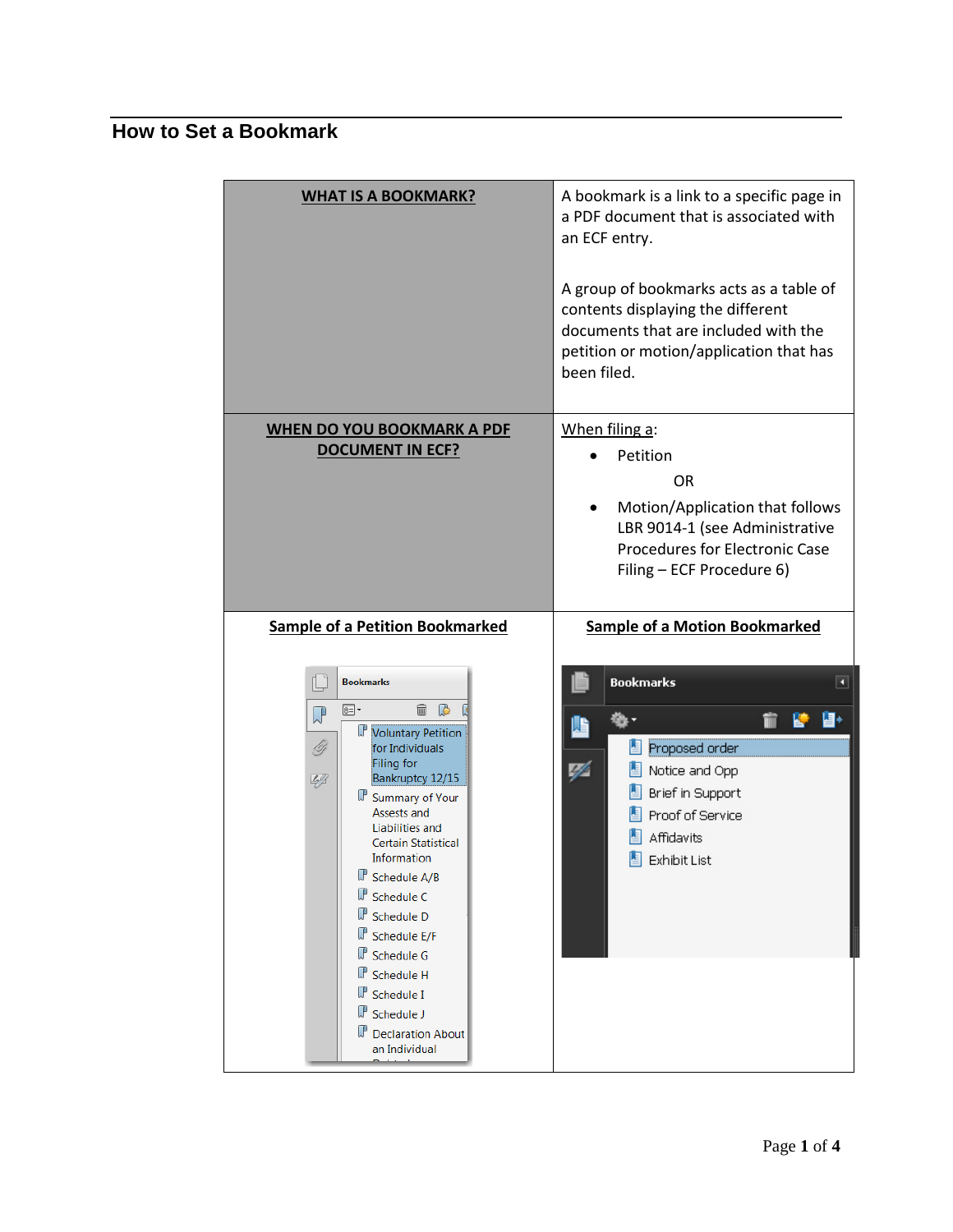## **How to Set a Bookmark;**

| <b>STEP</b>                                                                                                                                                                                                                                                                    | <b>SCREEN</b>                                                                                                                                                                                                                       |
|--------------------------------------------------------------------------------------------------------------------------------------------------------------------------------------------------------------------------------------------------------------------------------|-------------------------------------------------------------------------------------------------------------------------------------------------------------------------------------------------------------------------------------|
| In Adobe, Open the<br>document to add<br>bookmarks.                                                                                                                                                                                                                            |                                                                                                                                                                                                                                     |
| Click the "Bookmarks" icon<br>or<br>on the left hand side of the<br>window. The icons may vary<br>depending on what version of<br>Adobe you have or the<br>program you are using. (Note:<br>If the icon is not displayed,<br>select: View > Navigation<br>Panels > Bookmarks.) | $\begin{array}{c} \blacksquare \\ \blacksquare \end{array}$<br>UNITED STATES BANKRUPTCY COURT<br><b>EASTERN DISTRICT OF MICHIGAN</b><br><b>SOUTHERN DIVISION</b><br>Debtor:<br>Case Number:<br>Judge:<br><b>Motion to Lift Stay</b> |
| A side panel window will<br>display.                                                                                                                                                                                                                                           | narks<br>e a<br>Options<br>UNITED STATES BANKRUPTCY COURT<br><b>EASTERN DISTRICT OF MICHIGAN</b><br><b>SOUTHERN DIVISION</b><br>Case Number:<br>Debtor:<br>Judge:<br><b>Motion to Lift Stay</b>                                     |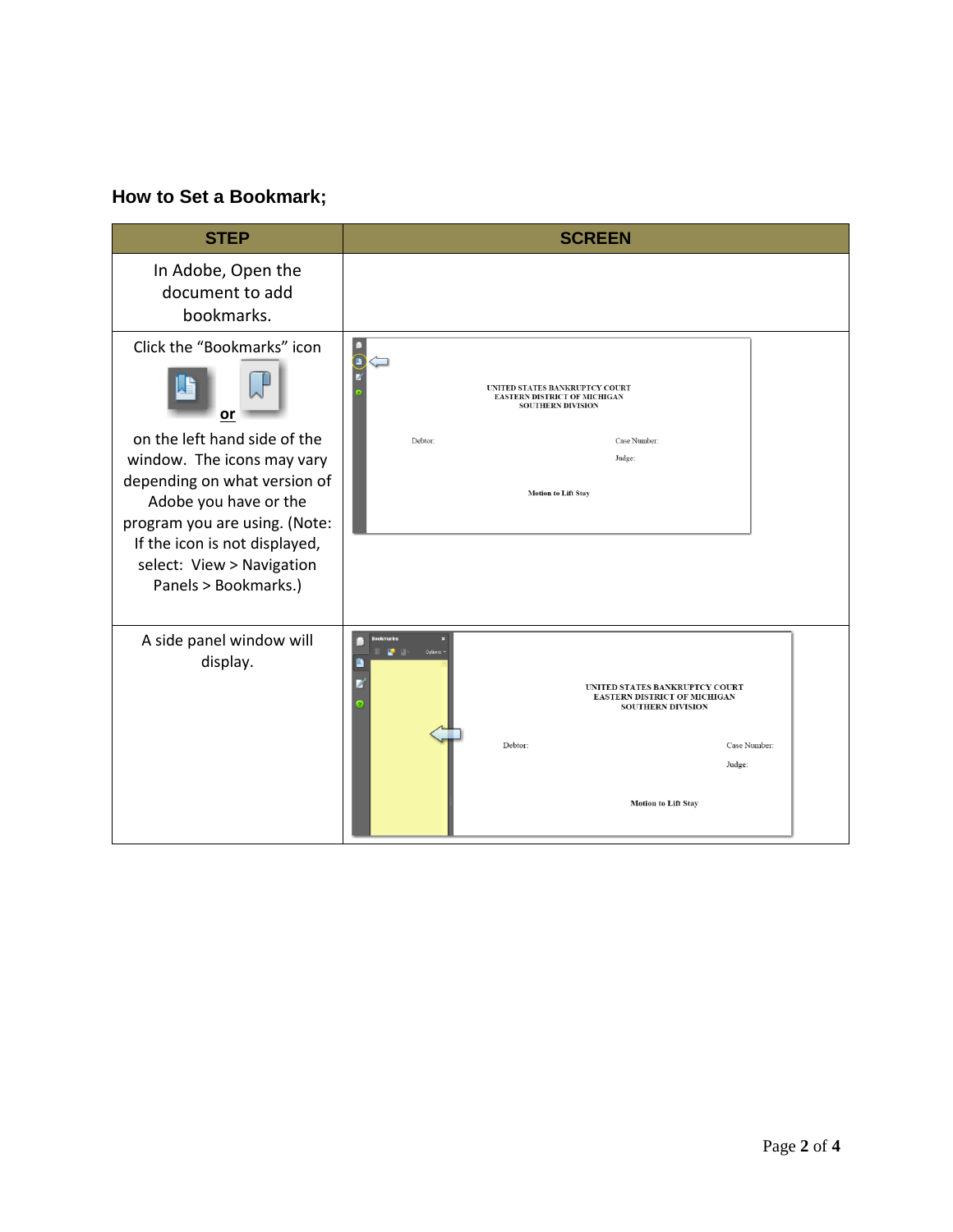